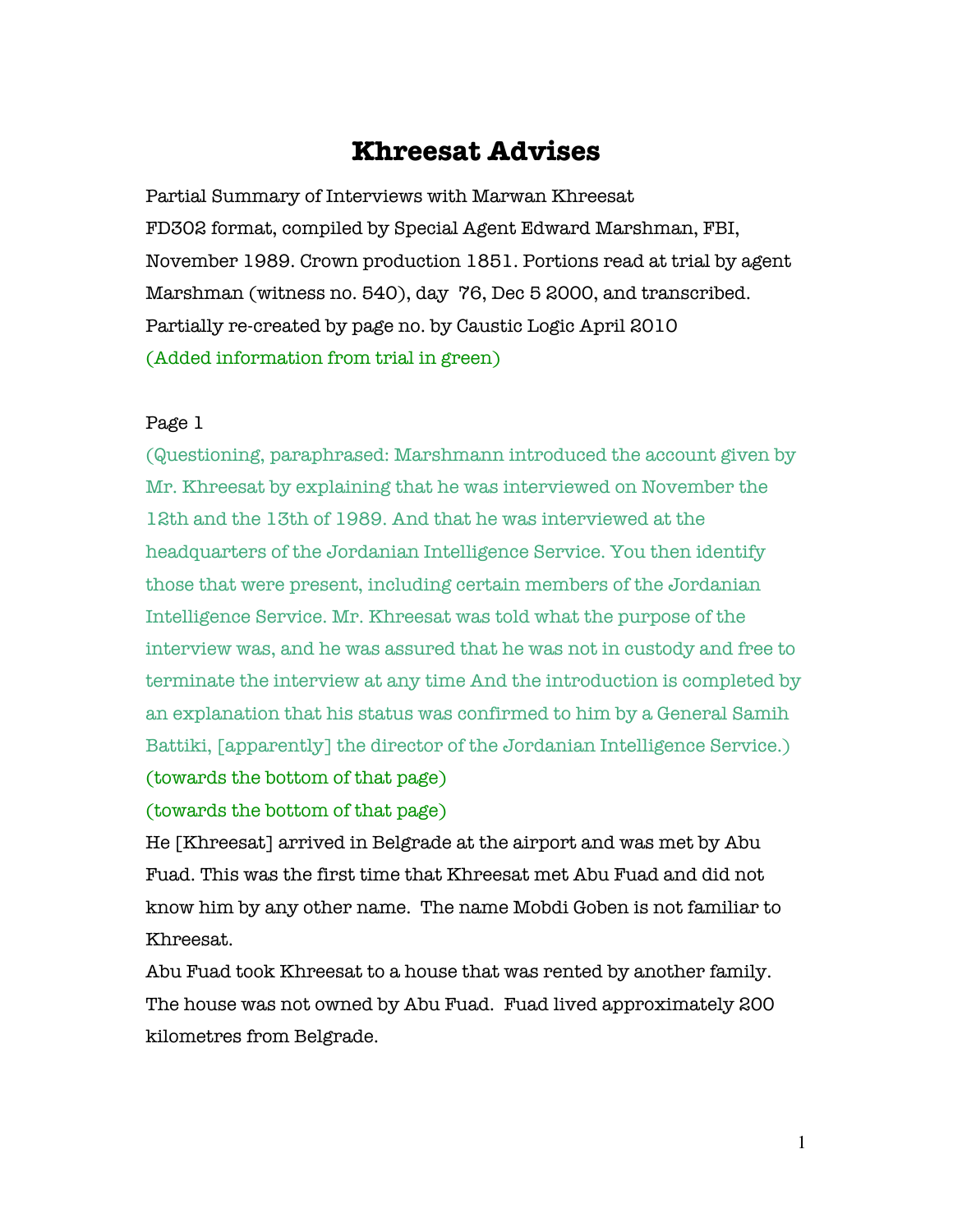# Page 2

# (second paragraph)

Before Khreesat left for Yugoslavia, he met his GID case officer, who instructed him not to arm any explosive devices while in Yugoslavia. He was told to build any improvised explosive device necessary, but he was instructed to alter the device so that it would not detonate even if used against an Israeli target.

Khreesat was told by his case officer that he would be protected while in Yugoslavia.

Page 3 (nothing given) Page 4 (nothing given) Page 5

# (very top of the page)

The Germans also asked Khreesat about Abu Elias. Khreesat advised that he did not tell the Germans anything about Abu Elias. Khreesat never saw Abu Elias in Germany, but was told by Dalkamoni that Abu Elias had arrived. (This occurred on October the 22nd, 1988) Khreesat told the Germans that they should have waited one more day to make the arrests, as Dalkamoni was on the way to meet Abu Elias when they were arrested. Khreesat did not know the function of Abu Elias in Yugoslavia, nor did he know the purpose of the meeting that was to be held in Yugoslavia. Photo number 1 (Abu Nada): Khreesat does not know. Photograph number 2, (Mobdi Goben aka Abu Fuad) Khreesat identified this individual as Abu Fuad. Khreesat does not know Fuad by an other name. Fuad has been in Yugoslavia a long time and is married to a Yugoslavian. Fuad's son is in the Yugoslavian army and is also known by the name Fuad. Fuad's automobile is an off-white in colour diesel Mercedes Benz model 200. The fuel tank is divided and the contraband to be smuggled is put in this tank. Dalkamoni said that the tank is altered in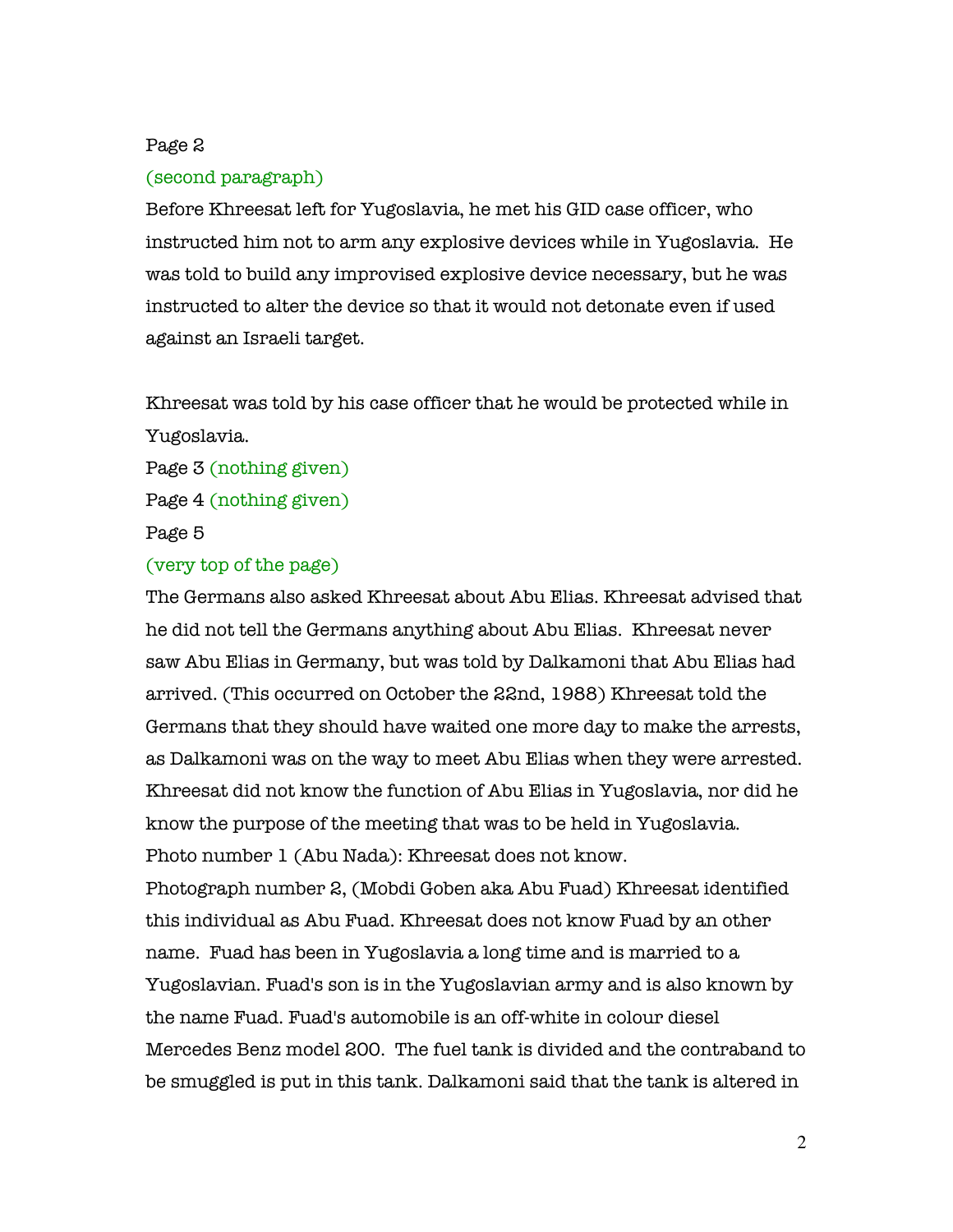Syria at the garage of a PFLP-GC member by the name of Khaled El Fitti (phonetic spelling). El Fitti is a mechanic by trade who specializes in these alterations. Dalkamoni challenged anyone to find the hidden compartment. Khreesat speculated that the car was driven between Yugoslavia and Syria by way of Turkey. Fuad was in charge of the Yugoslavian sector of the PFLP-GC, and photograph number 2 was described as a good likeness of Abu Fuad.

### Page 6

Photograph number 6 (Khaled Jaafar) Khreesat does not know. Photograph number 7 (Hashem Abassi). Khreesat only knows Abassi from his trip to Germany in October 1988. Abassi and Dalkamoni are married to sisters. While in Germany, Khreesat stayed at Abassi's house. Abassi had his wife and one son with him. The son's name is Mohamed. Abassi and his wife owned and worked a supermarket in Neuss. Khreesat was told by Dalkamoni that Abassi had no function in the movement; they just provided a place to stay. Abassi's wife did not have anything to do with the movement either.

Photograph 9, Martin Kadorah.

### Page 7

Photograph number 13 (Ahmed Abassi).

Khreesat identifies this individual as Hashem Abassi's brother, first name Ahmed or Mohamed. Ahmed Abassi and his family live in Sweden. Four days before the arrests, he came by himself to visit Hashem. Khreesat does not know if Ahmed was arrested. Ahmed is an auto mechanic and Dalkamoni told Khreesat that Ahmed is not a member of the group or movement. Khreesat does not know how Ahmed traveled to Germany. Ahmed does not know the nature of Khreesat's work, although one time Ahmed knocked on Khreesat's door when Khreesat was working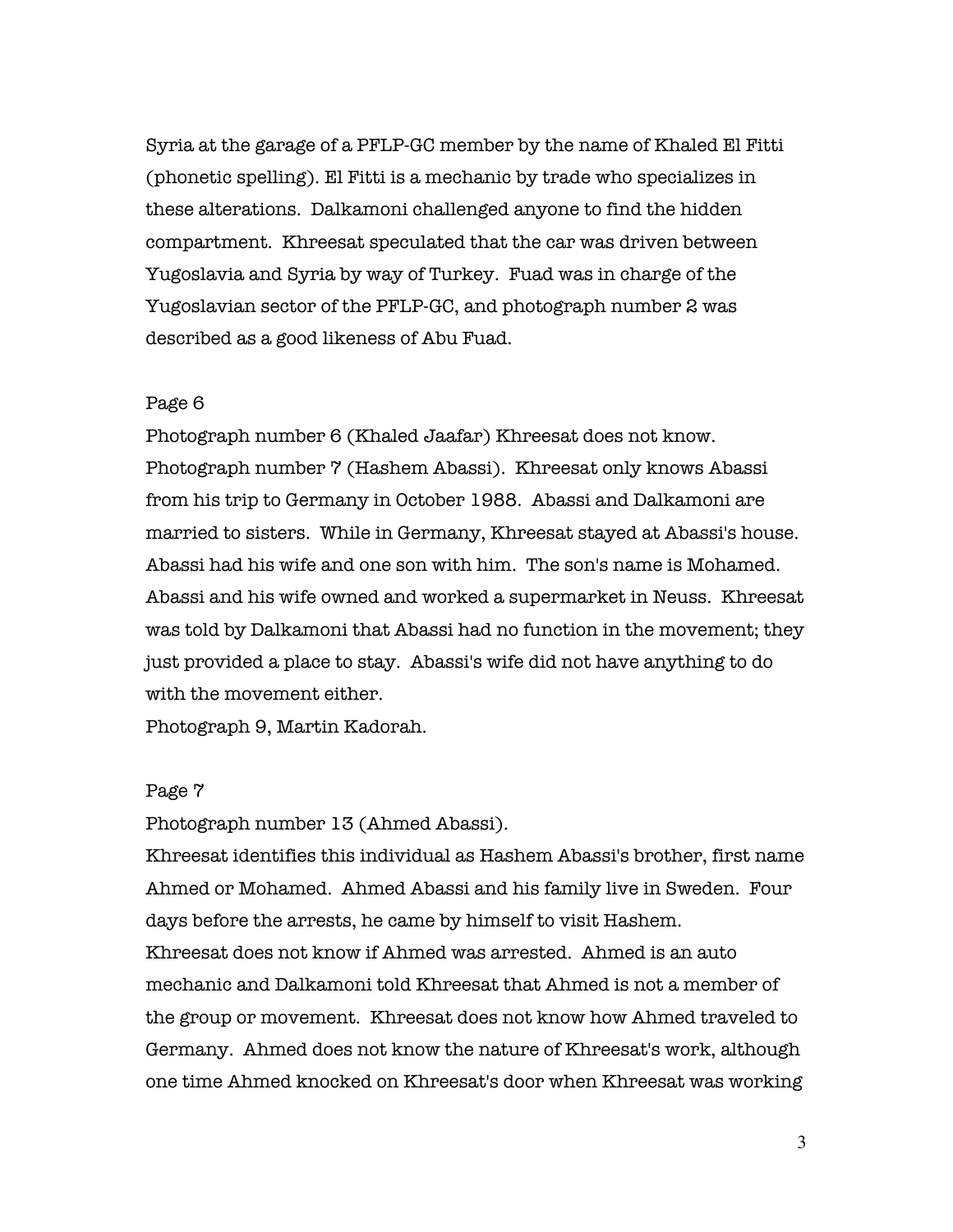on a device and asked for a screwdriver. Ahmed returned it when he was done. Khreesat does not know if Ahmed saw any of the devices or any of the internal components. Dalkamoni slept in this room when Khreesat was not working on the devices. The night before the arrests, Dalkamoni wanted to purchase another tuner. They took Ahmed as a translator and went to two stores but were unable to locate a suitable tuner. Khreesat noted that he was then [sic] one who determined if an instrument was suitable for conversion into an IED.

Khreesat did not have any preconceived ideas of what models were good, but selected the devices based upon internal size. Ahmed Abassi was notinvolved with the group, and on the day of the arrests, Dalkamoni and Khreesat gave him a ride to his brother's store. After they dropped him off, they were arrested. Khreesat and Dalkamoni were on their way to meet Abu Elias when they were arrested.

### Page 8

#### (bottom entry)

photograph number 39, Moussa Magdy

Khreesat does not know, but the face looks familiar, and he may have seen him somewhere before.

### Page 9 (Nothing given)

### Page 10

### (third paragraph)

Before Dalkamoni's absence, Dalkamoni introduced Khreesat to Abu Elias. (phonetic spelling). Dalkamoni said that Abu Elias was an expert in airport security. In 1987 Abu Elias was shown one of the BomBeat 453s that Khreesat worked on in 1985.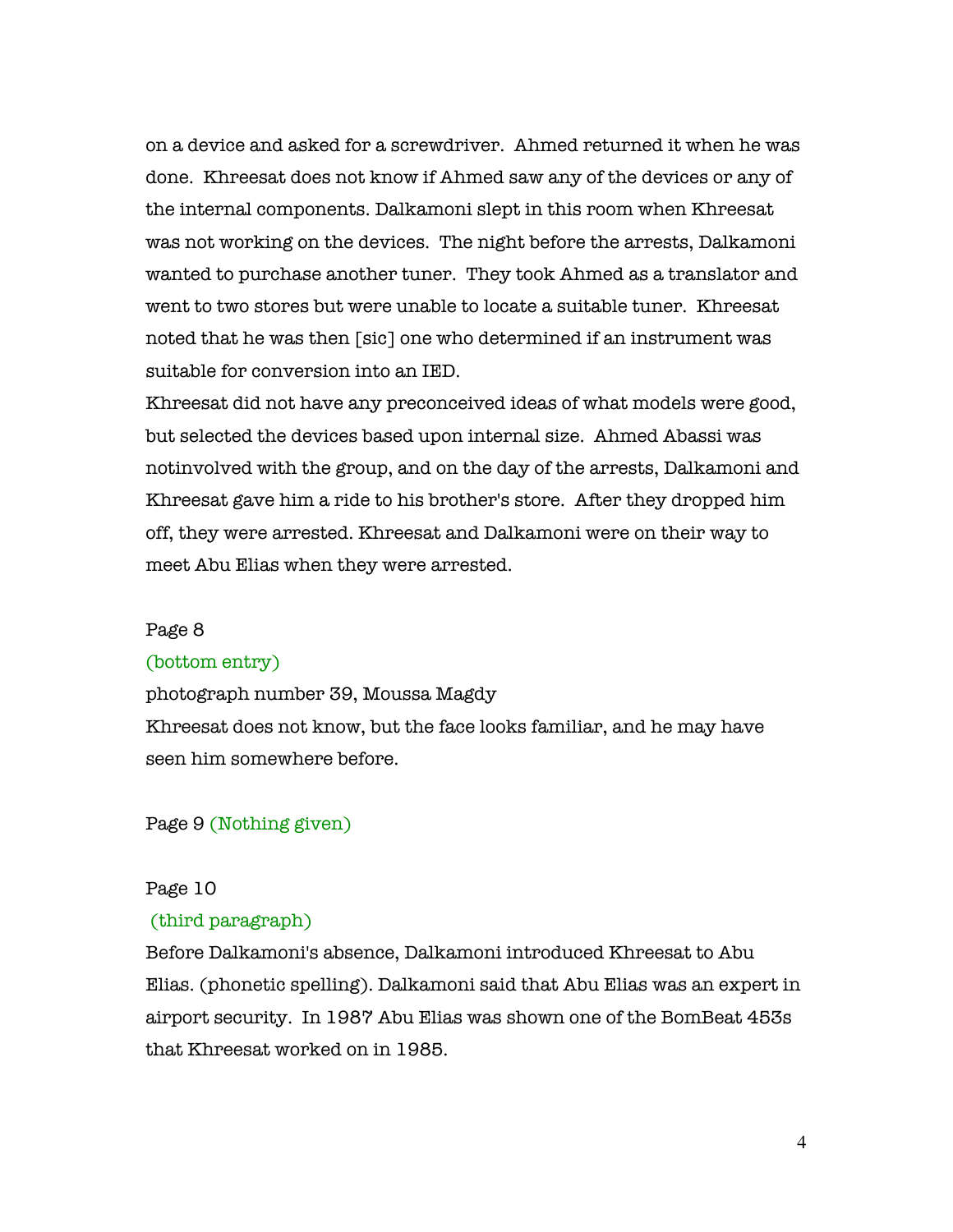In 1985 Khreesat was summoned to Syria by Ahmed Jibril to build IEDs that were concealed. He bought five BomBeat 453s in Damascus, Syria, at a marketplace known as Smuggler's Row. Khreesat worked on the five devices, and of the five, two were almost ready to go; they only needed to have the pins pulled to arm them. One had only explosives inside with no altimeter or timer. The other two needed two wires to be connected. After Khreesat built these devices, they were shown to Ahmed Jibril, who approved them. Khreesat then disassembled the devices, and the components were taken back to the PFLP-GC office. The radios themselves were left in Khreesat's cousin's house. When someone was sent to this house to pick up the five radios, the cousins took one of the radios for their own use, and only four were picked up. The fifth BomBeat 453 stayed upstairs at the house. Khreesat's wife later reclaimed this radio from the cousins, and this was the radio that Khreesat's wife took to West Germany to give to her brother, who was in prison. Khreesat's wife was unable to give this radio to her brother, and this radio was left in Hashem Abassi's house. This radio was clean, and Khreesat assumes that it was seized by the Germans. The BomBeat 453 that Khreesat built in Germany was one of these five radios that he worked on in 1985. Of the other three radios he had in 1985, Khreesat saw one in an office in Syria being used as a regular radio.

### Page 11

"Chronology of Activities While in Germany, October 1988."

13 October, Thursday:

When Khreesat was summoned to Germany by Dalkamoni, Khreesat's wife desired to go along with him to Germany in order to see her brother, who is in prison. Dalkamoni agreed to allow Khreesat's wife to accompany him to Germany. They flew to Germany on October 13, 1988, and arrived at Frankfurt Airport, Frankfurt. When they arrived they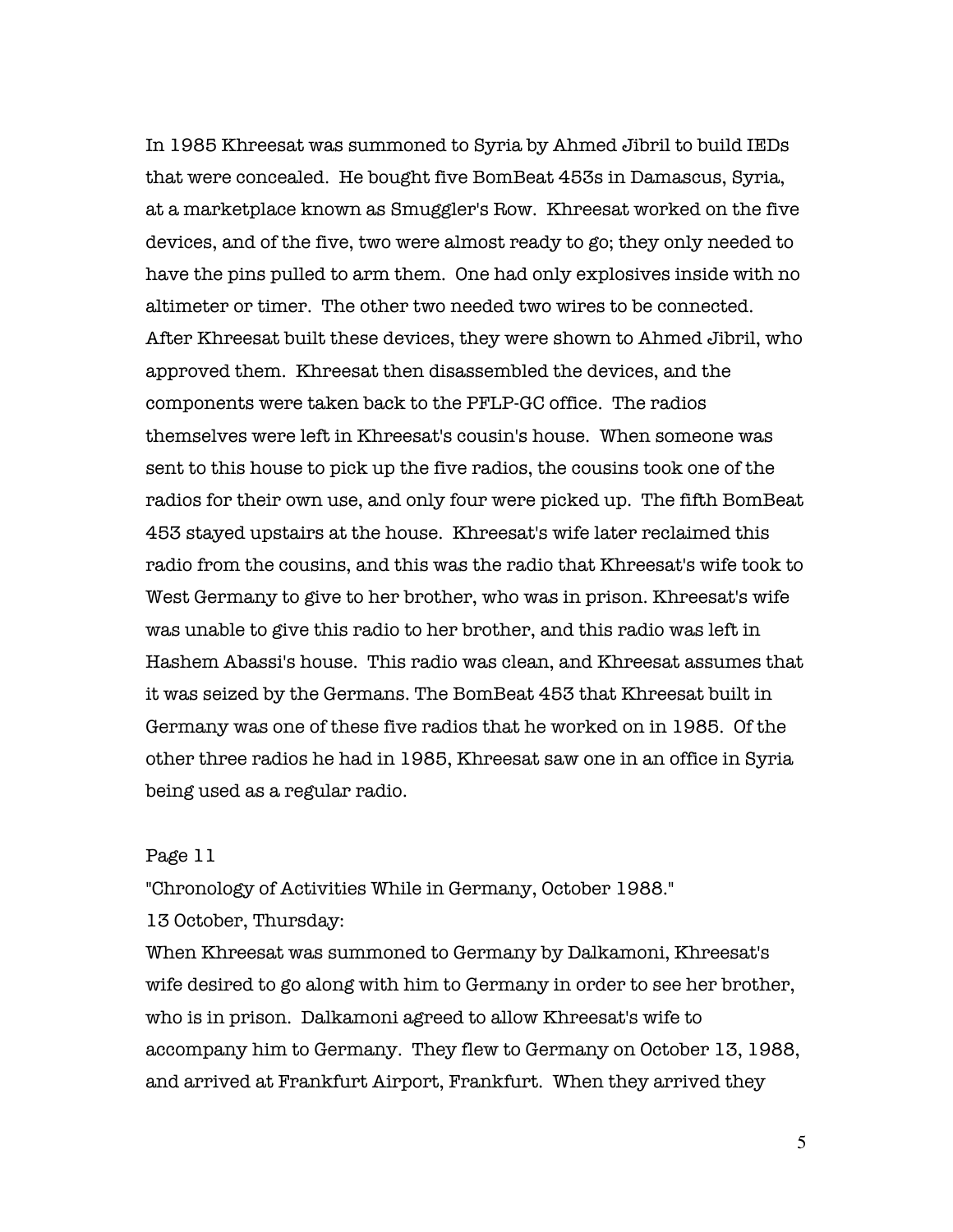were met at the airport by Dalkamoni. At the airport they spent some time looking at maps, as they wanted to find the location of Diez, which is where the wife's brother is imprisoned. They also did some sightseeing and then went to the residence of Hashem Abassi. Abassi's residence is in the city of Norf, which is very close to Neuss, according to Khreesat. When they arrived at Abassi's apartment, three young men were there. These three men left as soon as Khreesat, his wife, and Dalkamoni arrived. When Dalkamoni asked who they were, Abassi said that they were three men who were applying for asylum in Sweden. Khreesat advised that he never saw the three again and would not be able to identify them. It did not appear as if Dalkamoni knew the three either. One of the three was allegedly the brother of Dalil Al Mougrabi, who is a well-known female who conducted operations against Israel. Khreesat thinks that the three were later arrested in Sweden. (last sentence of the last paragraph on that page)

He was unable to advise why the three were in Abassi's residence.

Page 12 (nothing given)

#### Page 13

October 15, Saturday

On Saturday, Dalkamoni wanted to look at different electrical devices. Dalkamoni and Khreesat had to go to the stores early, as the stores were closed in the afternoon. They went to several stores but did not purchase anything. Dalkamoni told Khreesat that they would go to Dusseldorf later to continue to look for suitable appliances. Khreesat advised that it was his decision as to what items to purchase. He was looking for tuners and monitors with no particular brand or model in mind. Khreesat advised that he preferred older models, as the newer models are digital and much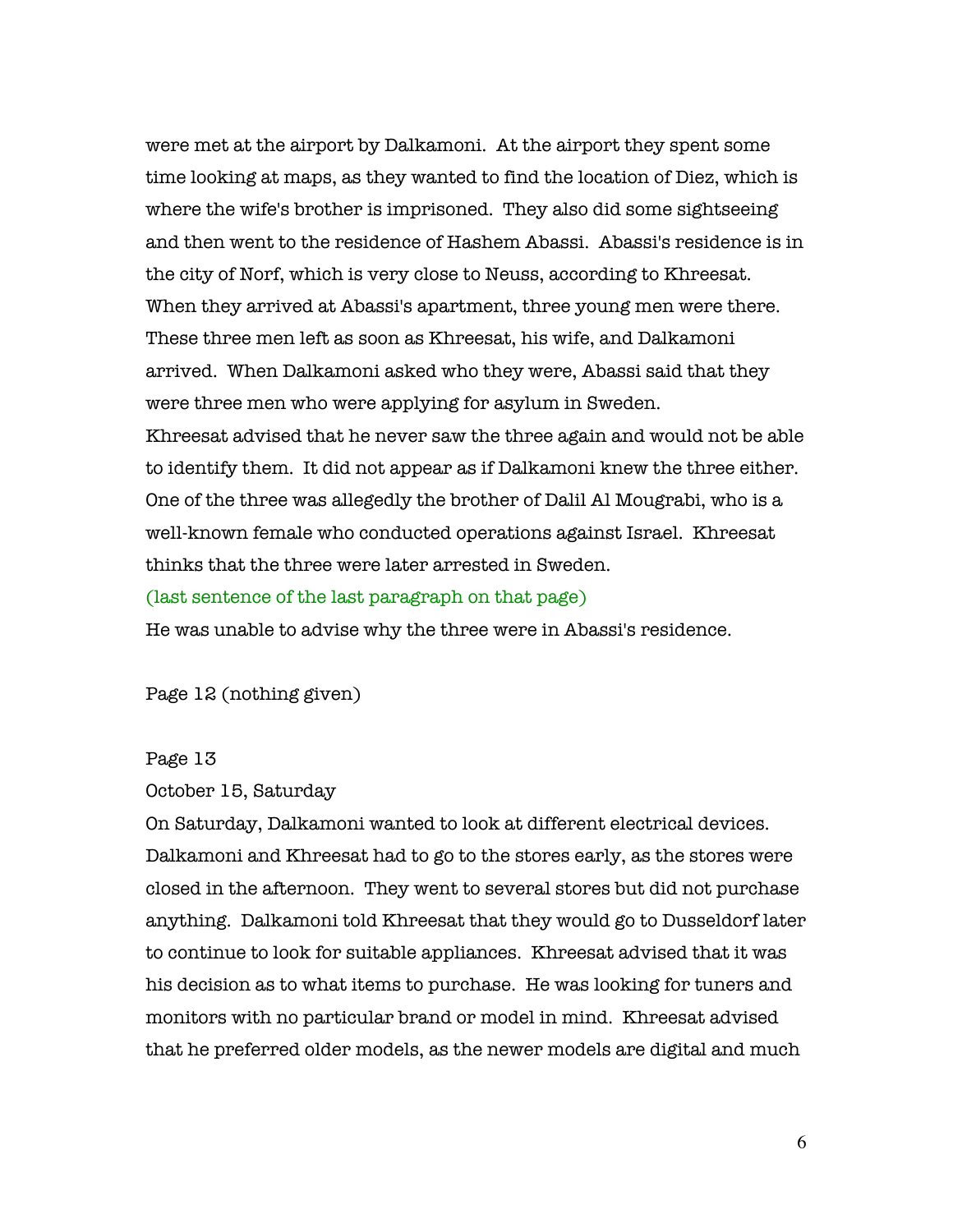more compact. It is harder to alter a newer model, since there is less room inside.

Page 14 (nothing given) Page 15 (nothing given) Page 16 October 18, Tuesday

# (middle of the page)

On Tuesday, Khreesat and Dalkamoni went to Dusseldorf. Khreesat is not sure if they took his wife. They went to a large store where the second floor contained a large stock of second-hand electrical appliances. At this store they found and bought the two tuners. The tuners were of different brands. They then went to a second store and found and purchased the monitor. They also bought some tools when they bought the monitor. After this, they returned home.

### (last paragraph)

On this Tuesday or Wednesday, Dalkamoni brought the explosive into the house. The plastic explosive was in a box and weighed approximately two to two and one-half kilogrammes. Dalkamoni said that he brought it from Frankfurt and it was a good explosive. Khreesat advised that it was understood that there was a supply or storage place somewhere in Frankfurt, but Khreesat was unaware of the exact location. The explosive was in a brown box with wax paper. There was some type of writing on the wrapping, but Khreesat does not recall what language, other than it was not Arabic.

#### Page 17

Dalkamoni also brought in four blasting caps that were electrical. In the room in Abassi's residence where Khreesat built the IEDs, he also found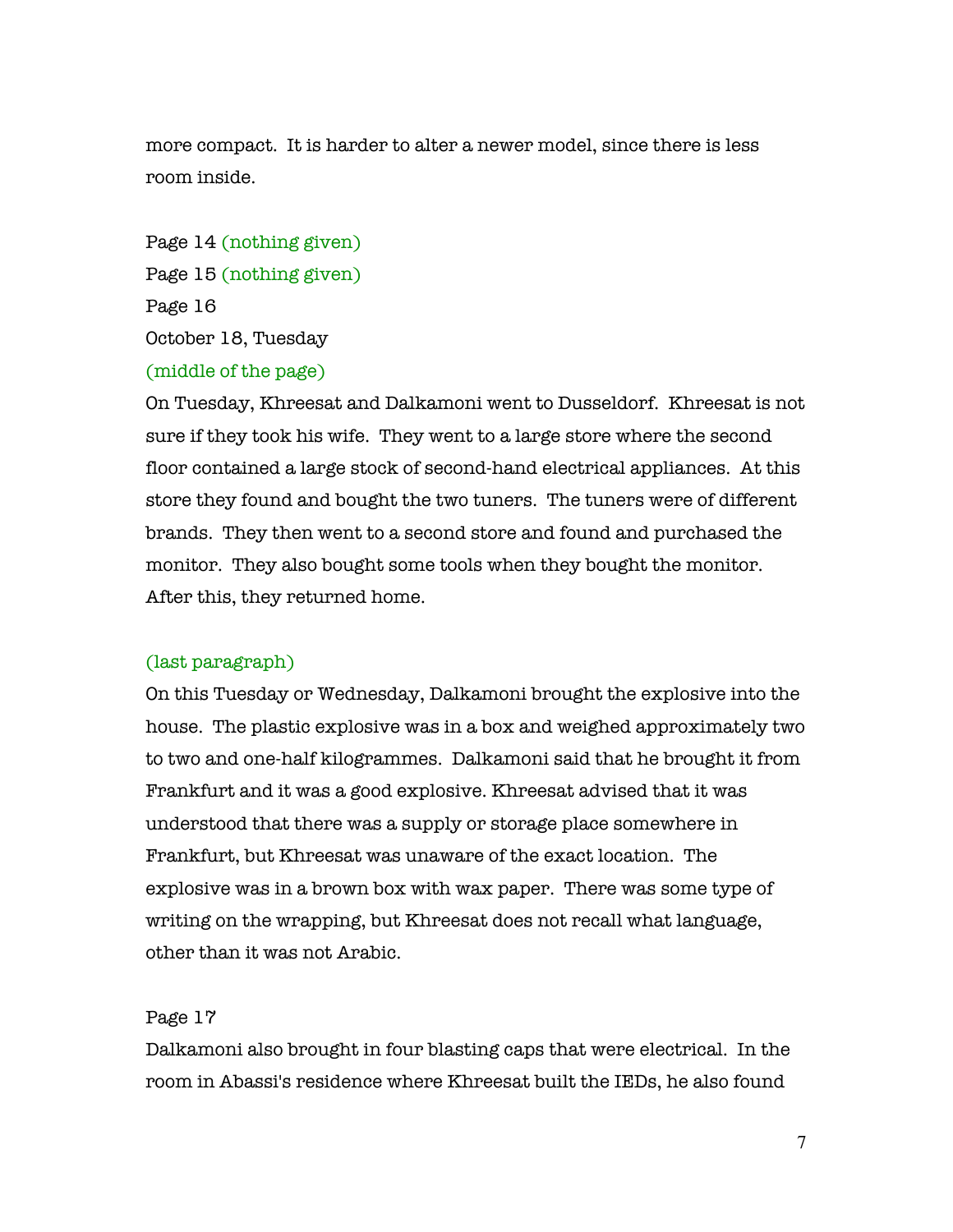the four timers. These timers were made in the Fatah factory. There were also four altimeters which were made in Japan. Khreesat also found the BomBeat 453 in this room. According to Khreesat, Dalkamoni was the only other person to go into this room or to provide him with these materials.

Khreesat was unable to elaborate on the location or details of the storage location in Frankfurt. The address, Sandweg 28, is not familiar to Khreesat.

### 19 October, Wednesday

Khreesat advised that he is unable to positively differentiate between what he did on Tuesday and what he did on Wednesday, as these two days blend together. He believes that they bought some smallboxes that went into the tuners. These boxes were plastic, and black in colour. They also bought some batteries. In the same store that they purchased the other items, they also bought some small digital alarm clocks.

Dalkamoni thought that they could use the digital timers on the IED intended for use at the nightclub. Khreesat said that he did not like the digital timers, as he did not know how to use them. Khreesat advised that Dalkamoni liked to buy different things. He lived quite well off of the PFLP-GC expense account and did not mind buying things. If he could not use the item for the operation, he would convert it to his own use.

They bought a child's radio (brand name Kamiki) at the same place as the tuners were bought. Also on this day Dalkamoni brought the tools from Masoud's place to Hashem Abassi's residence.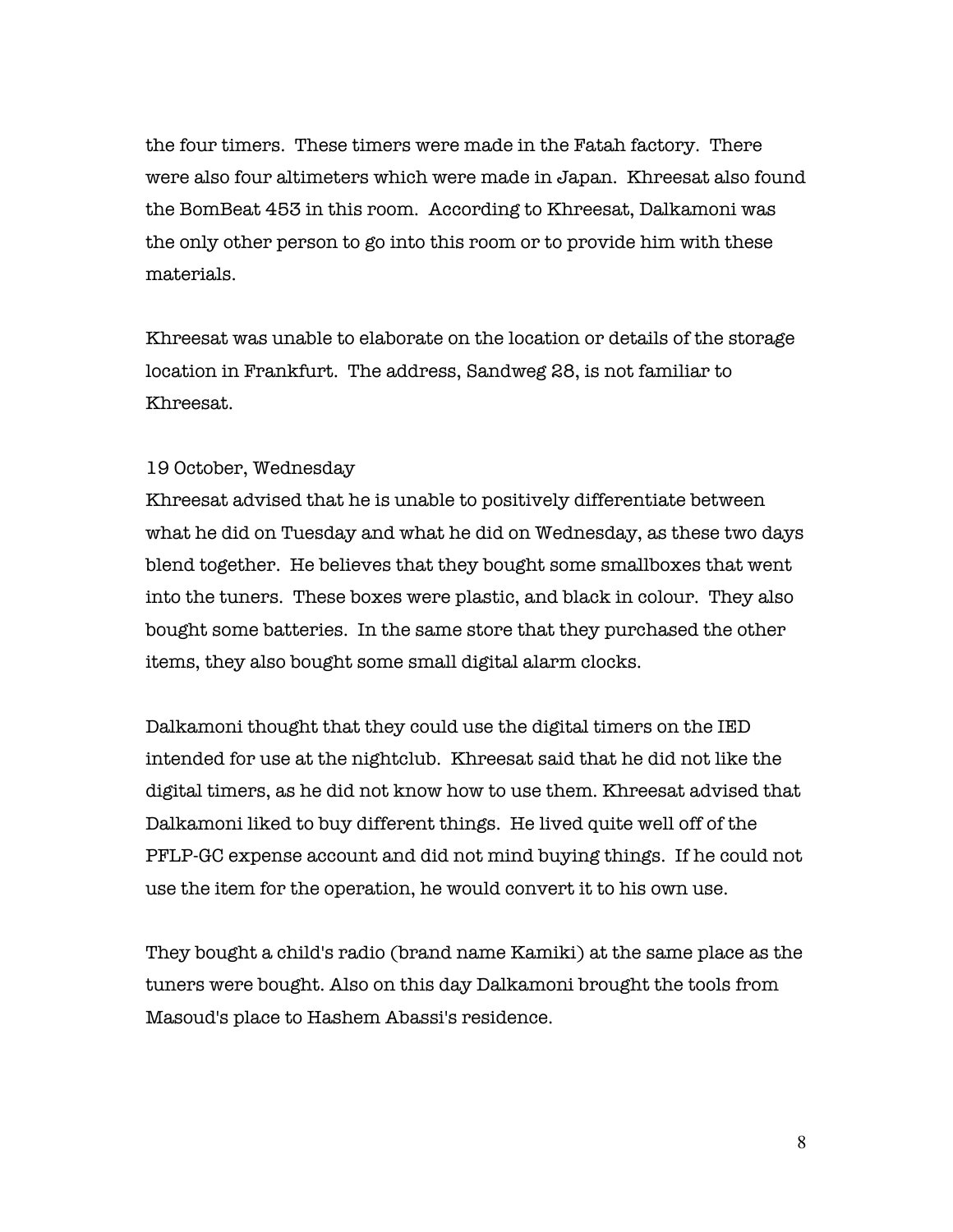Khreesat stated that nothing else of consequence happened on Tuesday. That night he opened up the electrical appliances and looked inside, but did not begin to convert them into IEDs.

Page 18 (nothing given)

Page 19 (nothing given)

Page 20 22nd of October,Saturday

(first paragraph)

Khreesat's wife was flying back to Amman in Jordan. They did some shopping and then she left. One of the bags that she was carrying contained her brother's clothes. On Monday, when she went to the prison with Ghada, Mrs. Khreesat was given her brother's clothes. The prison had taken away all of his clothes and possessions and they gave them to Mrs. Khreesat.

After leaving the airport, Dalkamoni drove to the zoo. He told Khreesat to go in, and he would return in one hour to pick him up. While in the zoo, Khreesat saw a telephone booth and tried to call his case officer in Jordan, but was unable to reach him (due to the holiday in Jordan).

Approximately one hour later, Dalkamoni returned to the zoo and picked up Khreesat. They then drove toward the Norf area.

# (fifth paragraph down)

There was a lot of traffic on the way home, and on the trip Dalkamoni mentioned that Abu Elias had arrived in Germany that day. Previously Dalkamoni had said that Abu Elias was coming to Germany. Khreesat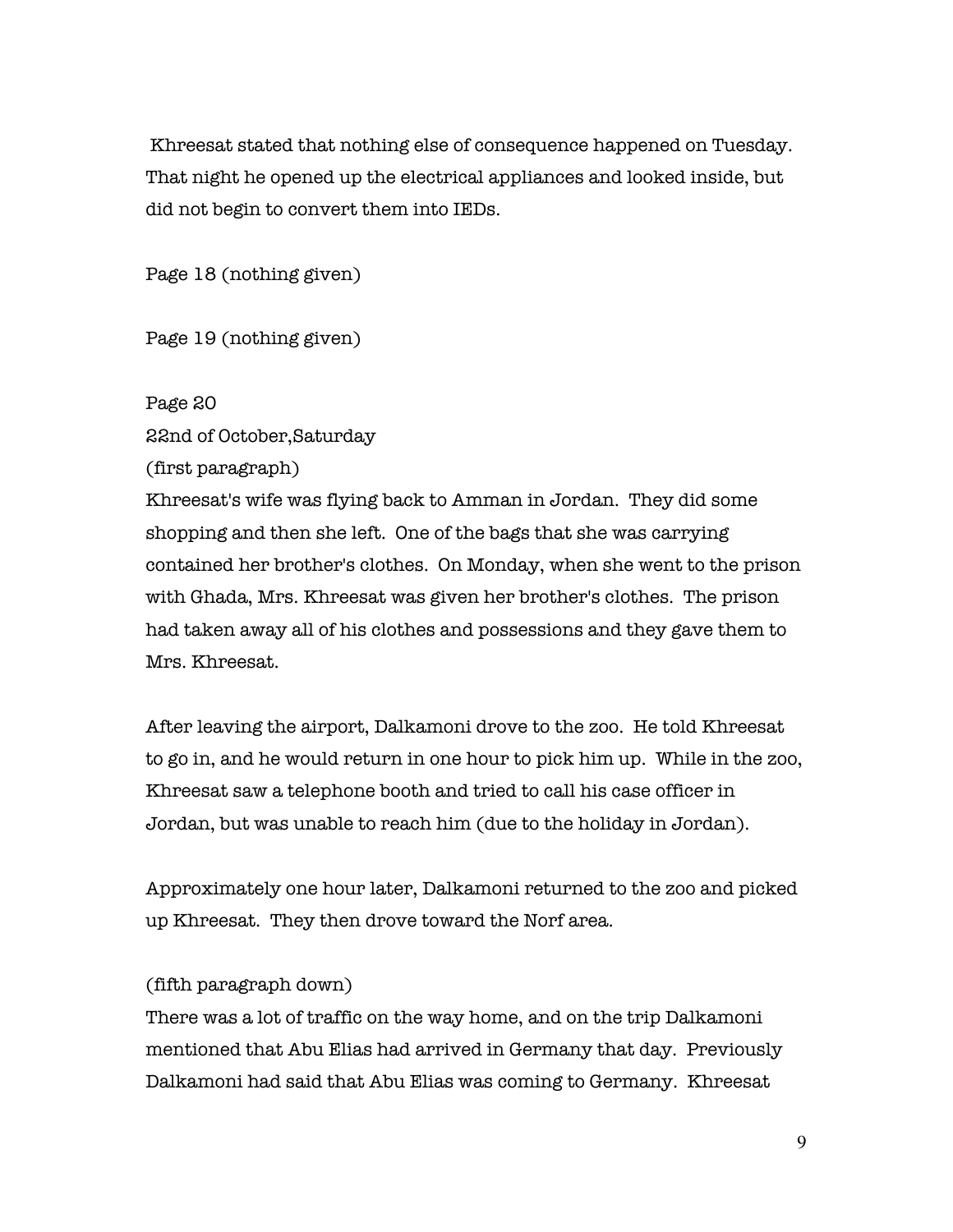asked Dalkamoni why Khreesat was there if Abu Elias was such an expert. Dalkamoni replied that Abu Elias was an expert in airport security and Khreesat was the expert in building the IEDs. Abu Elias was of concern to Khreesat because Khreesat felt that he could not render the IEDs inoperable as Abu Elias would probably know it.

# (final paragraph)

That night Dalkamoni brought the boxes, located in the trunk of Dalkamoni's car, into the Abassi residence. Khreesat does not know where the items came from but assumes they were obtained by Dalkamoni when he left Khreesat at the zoo for the hour. Khreesat has no idea where Dalkamoni went or who he met. Khreesat speculated that Dalkamoni may have met Abu Elias, as on the way back to Neuss from the zoo, Dalkamoni mentioned that Abu Elias was in Germany. Khreesat also speculated that Dalkamoni may have gone to the storage house.

### Page 21

### (first paragraph)

Contained in the boxes were two handheld two-way radios and one mobile radio (similar to a unit that would be installed in an automobile). Also in the boxes was the fifth device, which was a Toshiba radio/cassette recorder.

This device is further described infra. Khreesat does not know where the radio came from. It was not in a new box.

The rest of the evening of this day Khreesat began working on building the IEDs.

23 October, Sunday;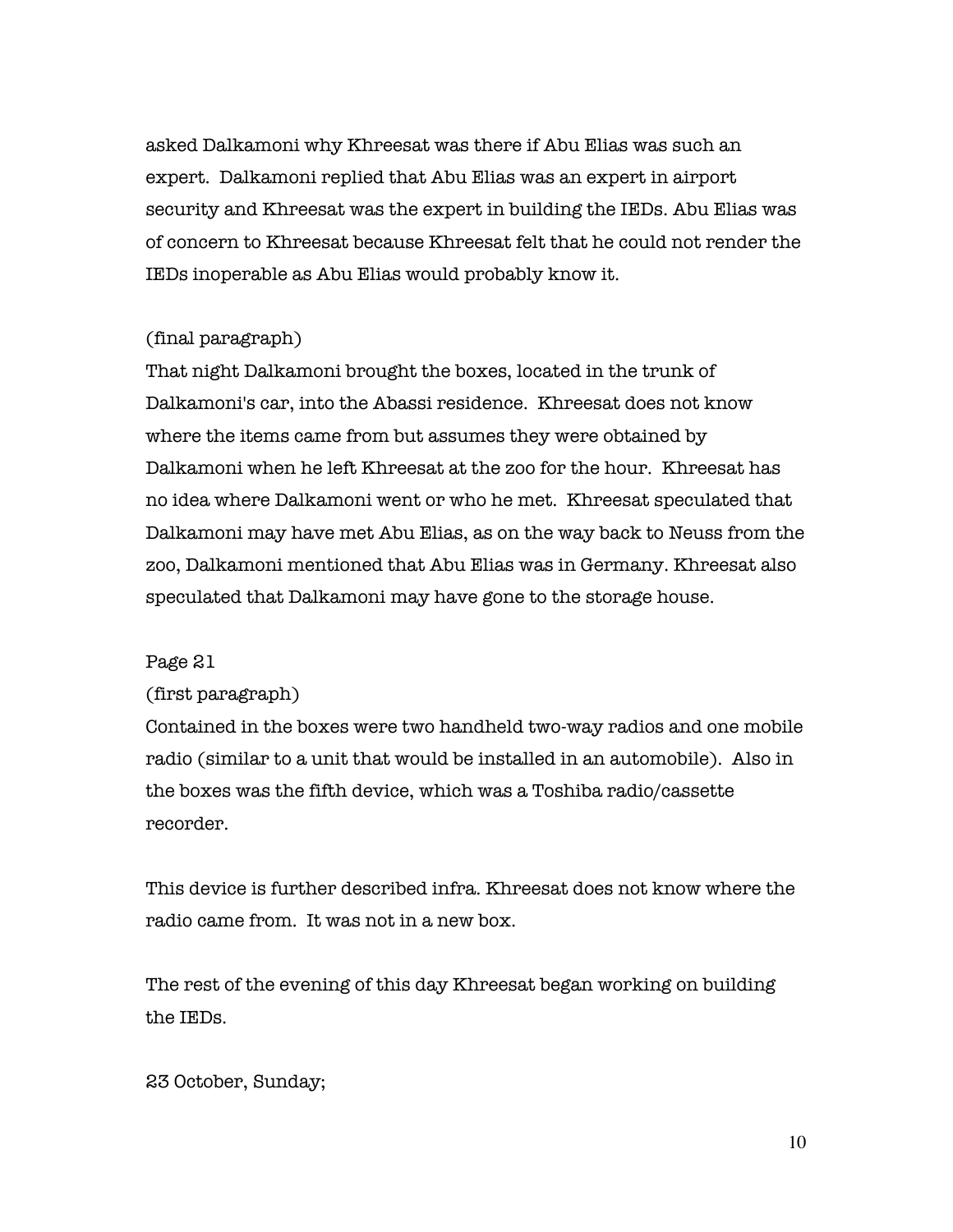Khreesat spent most of Sunday in the residence working on the construction of the IEDs. A number of visitors came to the residence, but Khreesat did not meet them, and he does not know their identities.

During the day, Dalkamoni came into the workroom with the fifth device. Dalkamoni told Khreesat that two wires had to be soldered together. Khreesat took the device and positioned it so that the front (face) was towards him, and then he put it face down on the work table. Khreesat removed two or three screws and then removed the cover after flipping the device over onto its back. Khreesat saw a speaker on the right side of the radio. Dalkamoni reached over and pulled the speaker out. Dalkamoni then pointed to two wires and told Khreesat to solder these two wires together. Khreesat told Dalkamoni that he would have to test the device before soldering the two wires together. Dalkamoni told Khreesat not to check the device first, which Khreesat found very strange, as Dalkamoni, in his prior dealings with Khreesat, had always stressed that Khreesat had to be very careful and always double-check everything. Khreesat checked the device first anyway, to ensure that there was no current in the circuit, and then soldered the two wires together.

Khreesat could not see the explosive charge in the fifth device. He saw a couple of small cardboard boxes with writing on them, but does not know what was concealed under these boxes. Khreesat advised that the cardboard boxes did not belong in the Toshiba radio. Some of the radio's components were missing, including the transformer and about one-half of the circuit board. The circuit board is normally L-shaped, but part of the L had been removed.

Page 22

11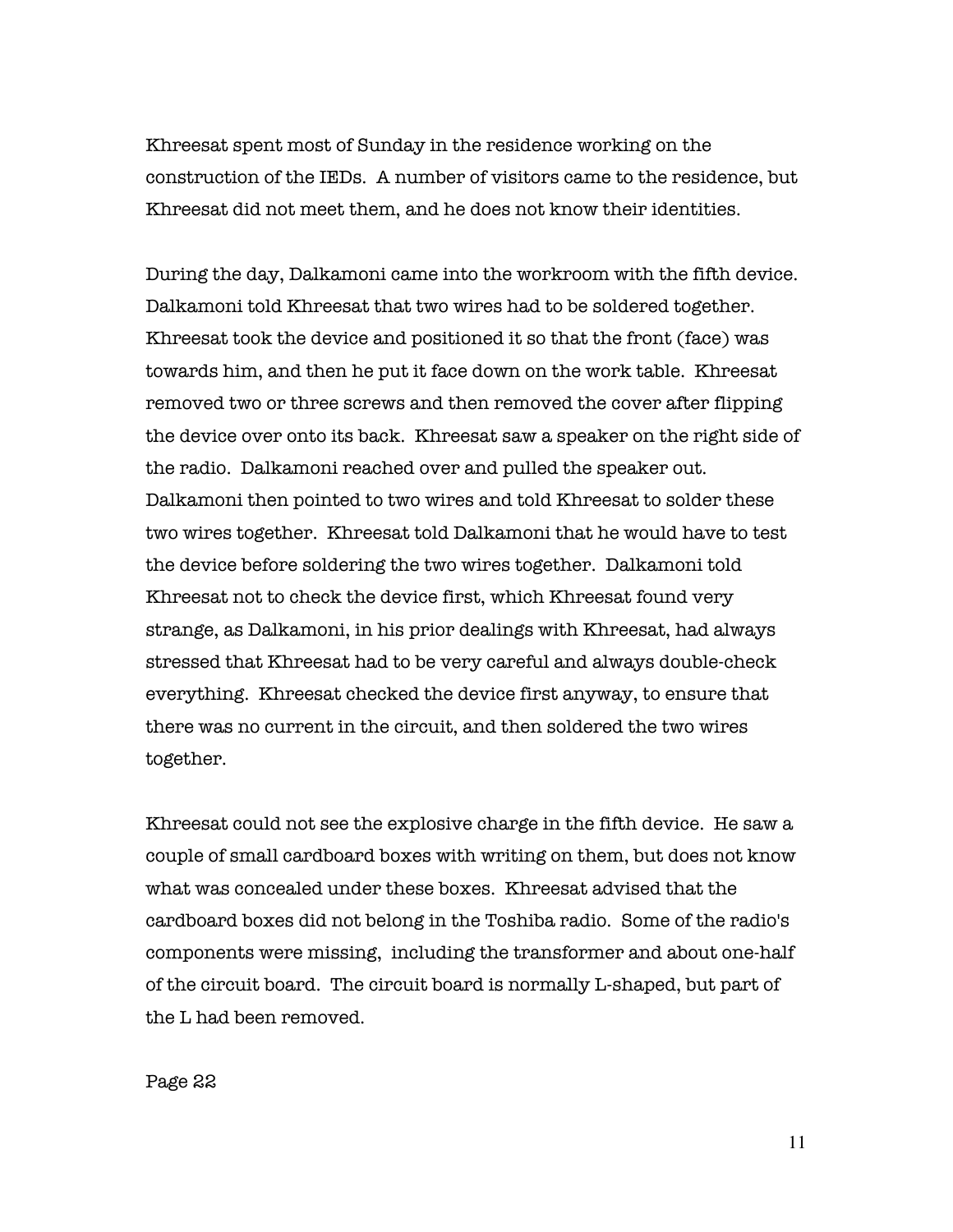Khreesat saw part of an altimeter under the cassette part of the device. Khreesat told Dalkamoni that the device was not very good, as the authorities could very easily discover that the radio had been altered into an IED.

Khreesat asked Dalkamoni if the IED would detonate if taken to high elevations while driving. Dalkamoni said it would not detonate and further stated that he was going to Frankfurt, and the road to Frankfurt was level with no hills or mountains.

Khreesat was aware that some devices were to be used in the mail. (In 1970 the PFLP-GC had used the mail to get IEDs aboard aircraft). Khreesat does not know any of the details as to exactly how the devices were going to be put on board aircraft or how they were to be mailed. Abu Elias had all of the details about how to get the IEDs on the aircraft.

Khreesat and Dalkamoni were on their way to meet Abu Elias on Wednesday, October 26th, 1988, when they were arrested.

The only details Khreesat could describe concerning how the PFLP-GC put IEDs aboard aircraft were historical. Around 1970 the PFLP-GC used the mail system. In the 1970s, the group

### Page 23

started to use unwitting couriers. The group would locate an unwitting female and the operative would propose marriage after establishing a relationship. The operative would send the unwitting female ahead and give the IED package to her to carry.

24 October, Monday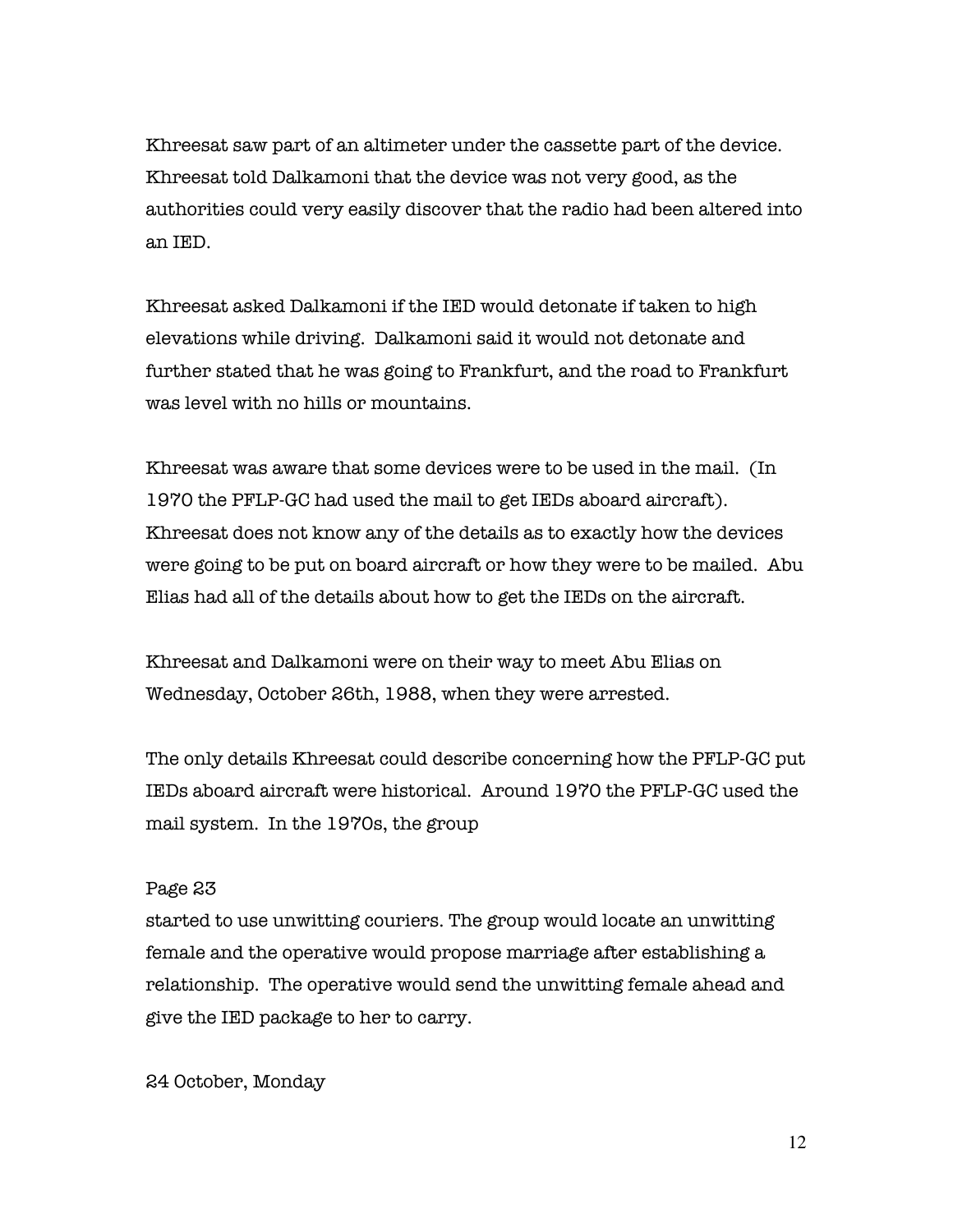# Second paragraph

 Around 2.00 p.m. Khreesat took a shower. When Khreesat was in the shower, Dalkamoni knocked on the door and said that he was leaving to go to Frankfurt. After getting out of the shower, Khreesat went back to work on the IEDs. At this time he noticed that the fifth device was no longer in the workroom. He did not pay a lot of attention to this, as he was thinking about the upcoming meeting with Abu Elias. Khreesat speculated that Dalkamoni took the fifth device with him, as only Khreesat and Dalkamoni ever went into the room. After working on the IEDs until late that evening, Khreesat went to bed.

# (the foot of that page)

At this time Khreesat was asked to recall his actions on October 22nd, 1988 at Frankfurt Airport, after his wife left to return to Amman in Jordan. Khreesat did not recall making any statements about Pan Am. He recalls that on that day Dalkamoni --

# Page 24.

said a lot of people were going to the United States and some airlines left a couple of times a day. Dalkamoni did not mention any specific airline.

# 25 October, Tuesday

On Tuesday, Khreesat and Dalkamoni went to Dusseldorf to look for timers and tuners. Dalkamoni wanted to find more tuners, although Khreesat was of the opinion that they should not waste their time, as they did not have any parts to convert any more tuners into IEDs. They found some timers that resembled kitchen timers and purchased five to seven of them. They also purchased some clothes for Khreesat.

### (next paragraph)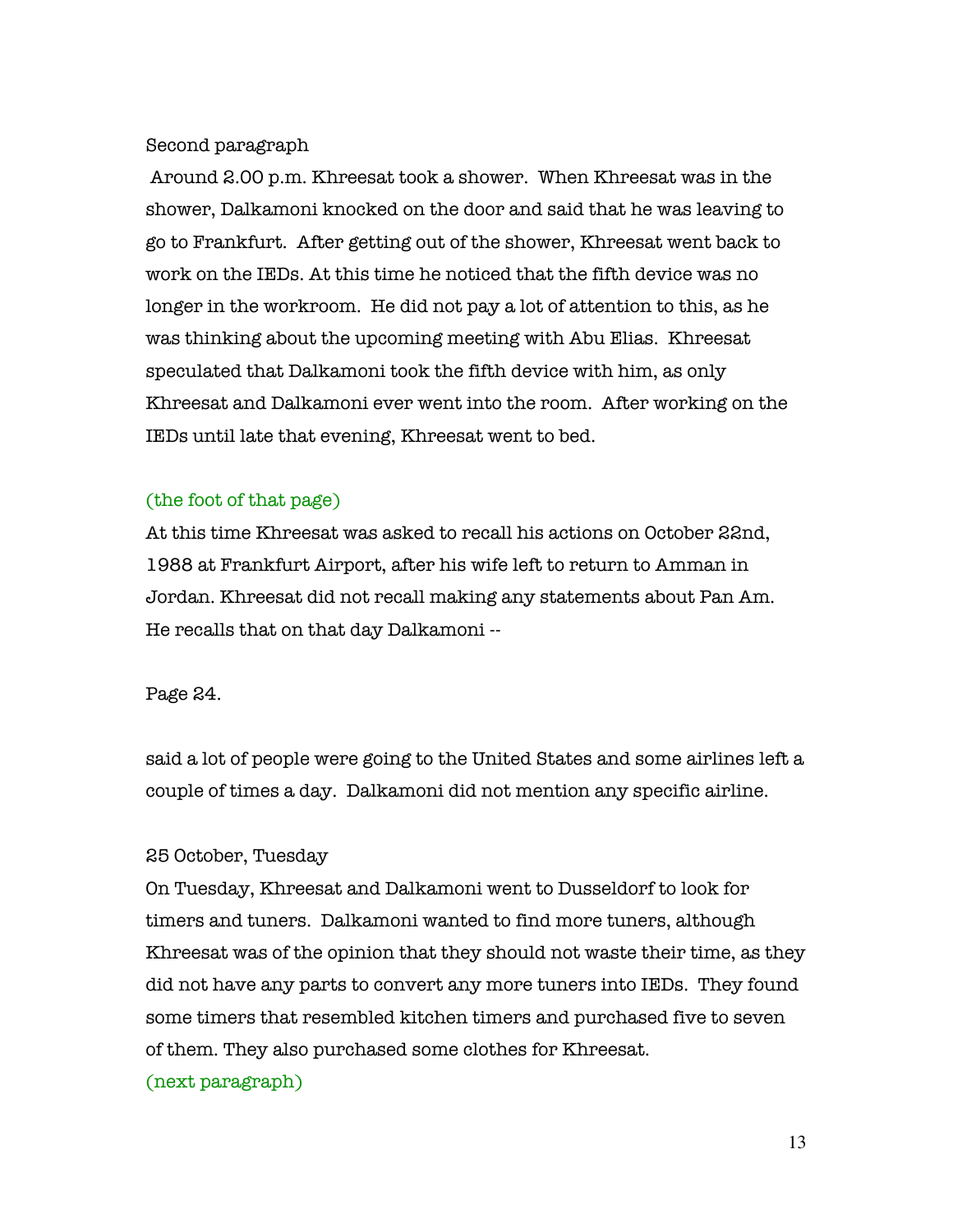At one point in the day, they stopped at a coffee shop. Across from the coffee shop was a telephone booth. Khreesat made a quick call to his case officer but could not discuss much because Dalkamoni was present. Khreesat advised that whenever he made a telephone call, Dalkamoni stood right there and listened in. When advised that the German surveillance report indicates that the telephone call was 45 minutes in length, Khreesat said that this was obviously wrong, and the call was probably 4.5 minutes, not 45 minutes. Khreesat advised that it is impossible to make a 45-minute call to Jordan from a German telephone booth.

As concerns the telephone call to his case officer, Khreesat told his case officer that he had prepared a device and given it to Abu Elias. Khreesat advised that he had assumed that the fifth device went to Abu Elias, as related above. Khreesat also said that the group had targeted Israeli aircraft. Khreesat apologised for not being able to remember all of the details, but stated that his recollection decreases as time passes.

After this telephone call, Dalkamoni and Khreesat went to the Dusseldorf Airport. They walked around and Dalkamoni picked up several airline timetables. One was for Pan Am, and Dalkamoni also picked up timetables for Swissair and KLM. When Khreesat saw the Pan Am logo, he made the connection to Frankfurt Airport.

### Page 25

#### (first paragraph)

As previously related, on October 22nd, 1988, Dalkamoni made some comments at Frankfurt Airport when Khreesat's wife left to return to Jordan. Dalkamoni noted that the airlines were under a lot of pressure, as there were multiple flights per day. At the time Khreesat only recognised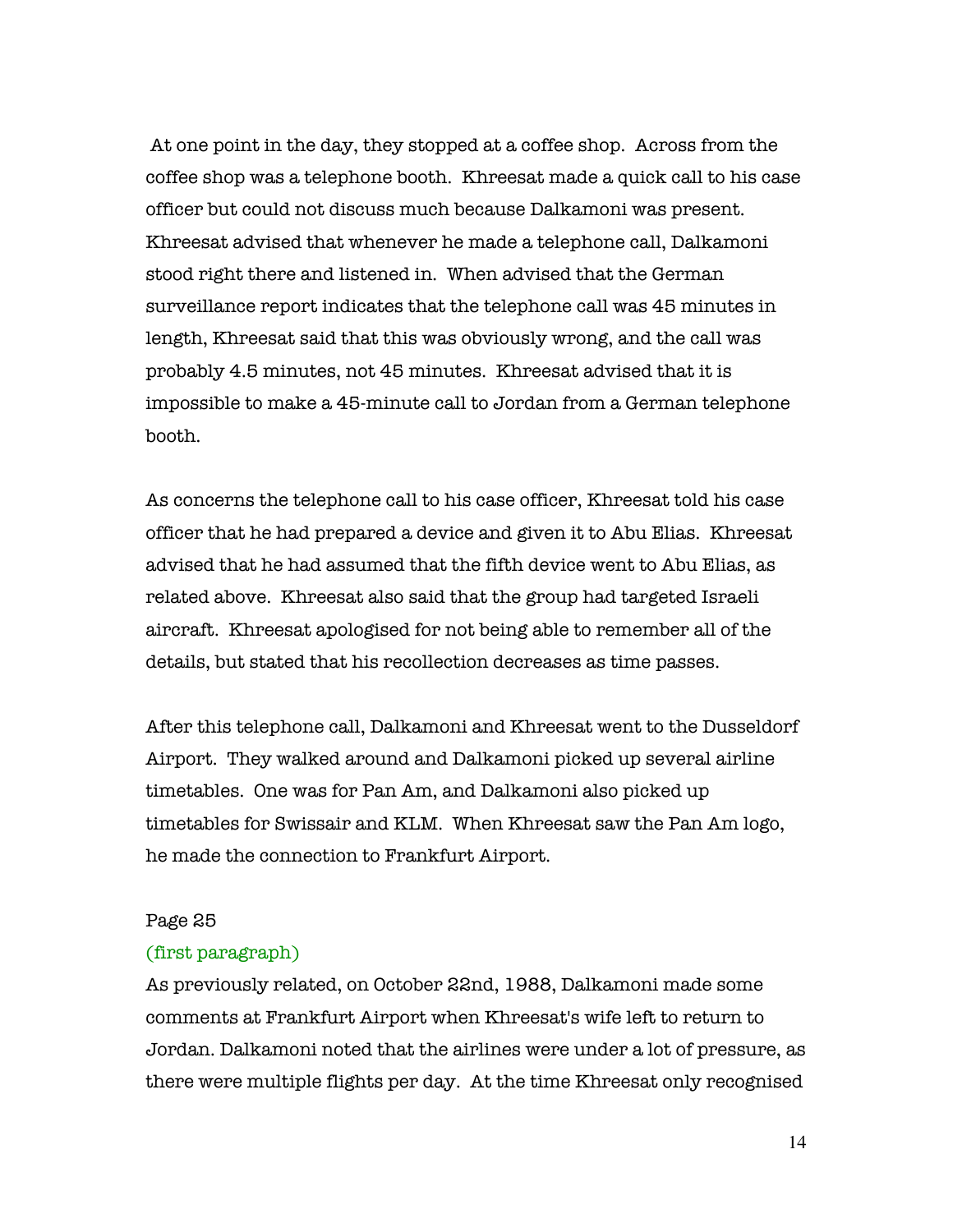that it was an American carrier. At Dusseldorf Airport, Dalkamoni picked up Pan Am brochure and Khreesat recognised the logo, which he described as blue and looked like the sun with lines through it. When he saw the Pan Am logo on the brochure, he realized that Dalkamoni had been commenting on Pan Am when they were at Frankfurt Airport.

### (middle)

After leaving the Dusseldorf Airport, they went to Neuss and Abassi's supermarket. After this, they went shopping for more clothing. They then went to a tourism office. Dalkamoni wanted to look at flight schedules, as he needed a flight going from one city in Spain to another city in Spain and then on to Israel. They found Iberia 888, which went from Madrid to Barcelona to Tel Aviv. Dalkamoni did not say which date he wanted to target the flight, but Dalkamoni wanted to target a flight in the next week. The plan for the Iberia flight would be to have someone get on the flight in Madrid with the BomBeat 453 IED and then get off at Barcelona. Just before getting off the plane in Barcelona, the courier would arm the device by inserting a pin into the radio to arm it. The device would then detonate on the Barcelona to Tel Aviv leg of the flight.

### (next paragraph)

A After leaving the tourism office, they went back to Hashem Abassi's supermarket. When they reached the market, they met Ahmed Abassi. Dalkamoni was pleased that Ahmed Abassi was there, as he speaks German and could help them by translating. They took Ahmed Abassi with them to a couple of stores to look for tuners, but did not find anything they wanted.

They then went to a garage and fixed a flat tyre and then went home to Hashem Abassi's residence.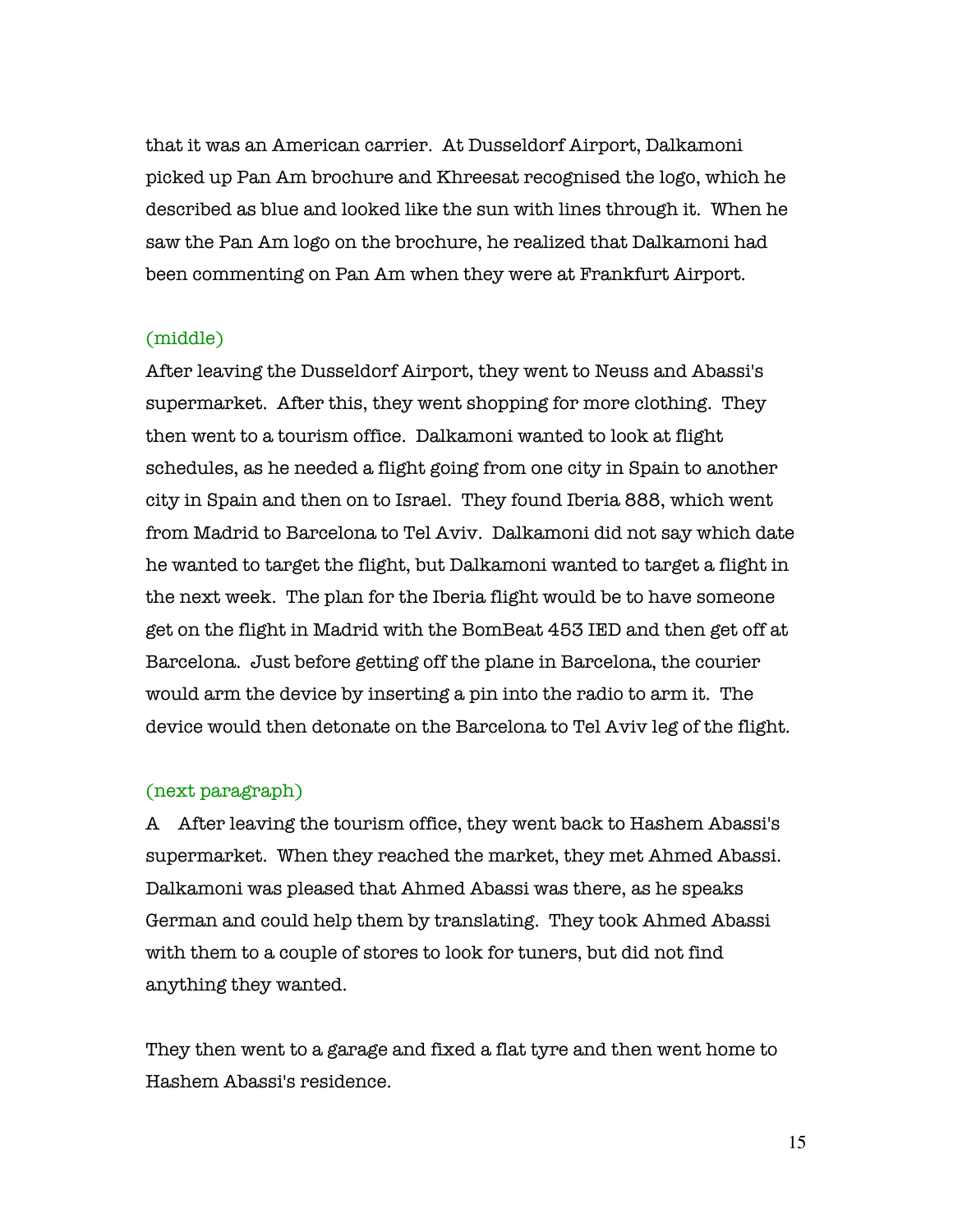#### Page 26

#### 25 October, Tuesday

 Dalkamoni called Ahmed Jibril that night and told him that all the devices were ready. Dalkamoni mentioned three people, and Khreesat believes that these names equate to three cities. Khreesat does not know which three cities they referred to. Dalkamoni also asked Ahmed Jibril for permission to start the operations. Jibril gave his consent to start. Dalkamoni also asked Jibril to talk to Khreesat (who is referred to as Abu Safi). Khreesat got on the phone with Jibril, who said to go to a medical doctor and get a check-up so that he could use health as a reason for overstaying his visa in Germany. (Khreesat further advised that the group was ready to pay off a German doctor to get an excuse for overstaying his visa). After this, Khreesat and Jibril talked about using glue to cover up the smell of the explosive.

### Page 27

#### 26 October, Wednesday

On Wednesday Khreesat woke up smelling something burning, as the Abassis had left the coffee on. Khreesat turned off the stove and cleaned up the burned pot and the kitchen. Dalkamoni was happy, as all the cleaning would have taken all the residue of the explosive off of Khreesat's hands.

Dalkamoni took the BomBeat 453 and his briefcase and put them in the trunk of the car. Khreesat also saw the approximately 300-gramme chunk of explosive that was intended for the nightclub in the trunk. When Dalkamoni brought down the BomBeat 453, he also brought down the rest of the explosive and put this in the trunk also. (This was the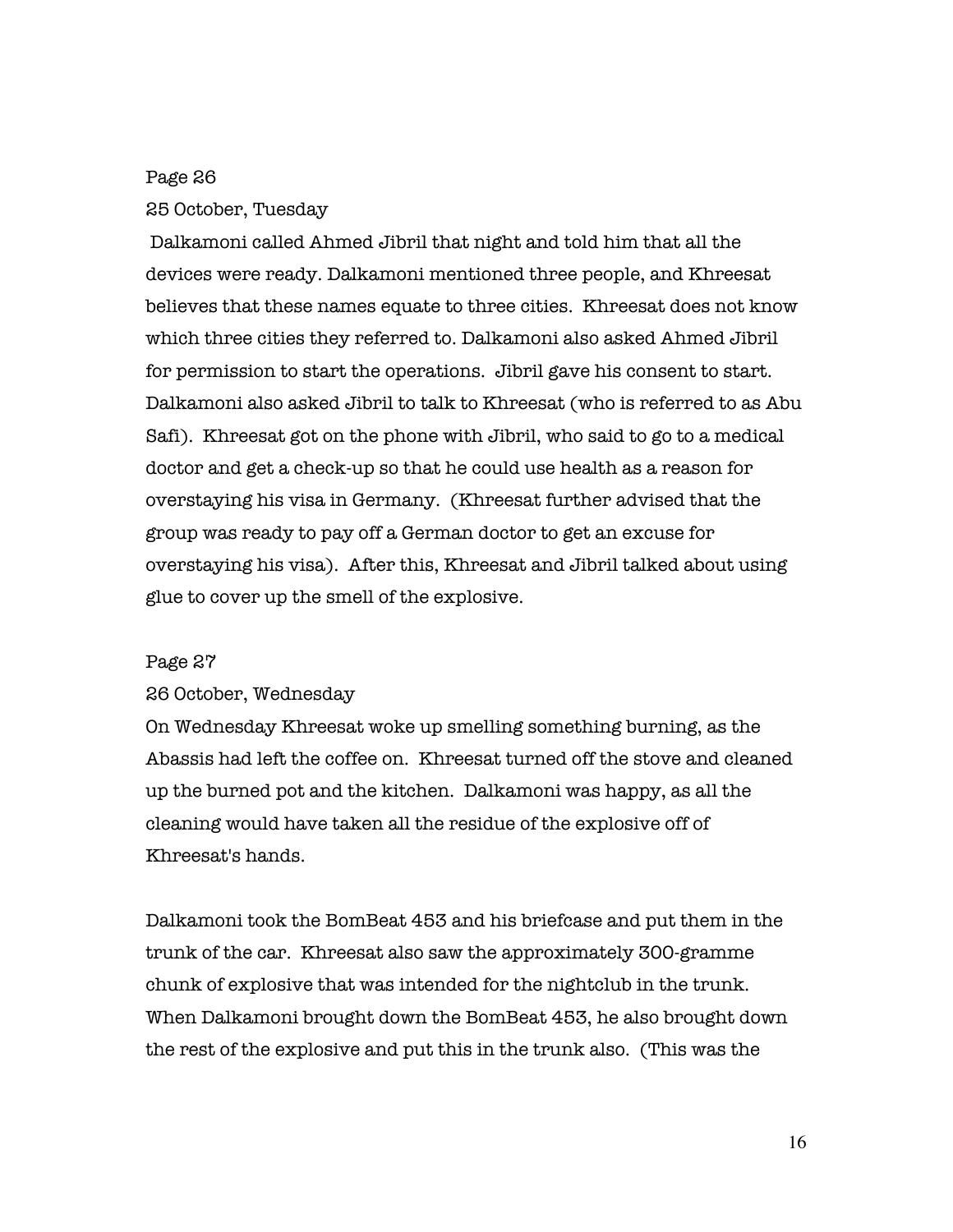residue of the chunk of explosive from which Khreesat had cut off chunks for the other four devices).

Dalkamoni and Khreesat then drove to Hashem Abassi's supermarket. They had Ahmed Abassi with them and were going to drop him off. They also wanted to ask Hashem Abassi about a medical doctor. When they arrived at the supermarket, Dalkamoni and Ahmed Abassi went into the store, and Khreesat went across the street to make a telephone call.

Khreesat attempted to call his case officer in Jordan and more fully explain what was going on while Dalkamoni was in the store. However, there were three people ahead of Khreesat waiting to make calls and Khreesat had to wait a while. When he finally got in the booth and was able to make his call to his case officer, Dalkamoni came out of the store and walked over to the booth and opened the door of the booth. Khreesat pretended that he was talking to his wife and ended the conversation quickly. Dalkamoni told Khreesat that they were going to go to Frankfurt. They walked a few feet and were then arrested.

### Page 28 (nothing given)

### Page 29

The GID officers produced a composite sketch of Abu Elias that was done by Khreesat some time ago. Khreesat examined the composite and affirmed that the likeness was that of Abu Elias who he met in Damascus, Syria. This composite is attached to this FD302.

### (last para)

Khreesat was shown a photograph of a Toshiba BomBeat 453 radio/cassette recorder. Khreesat said that this radio (photo marked A)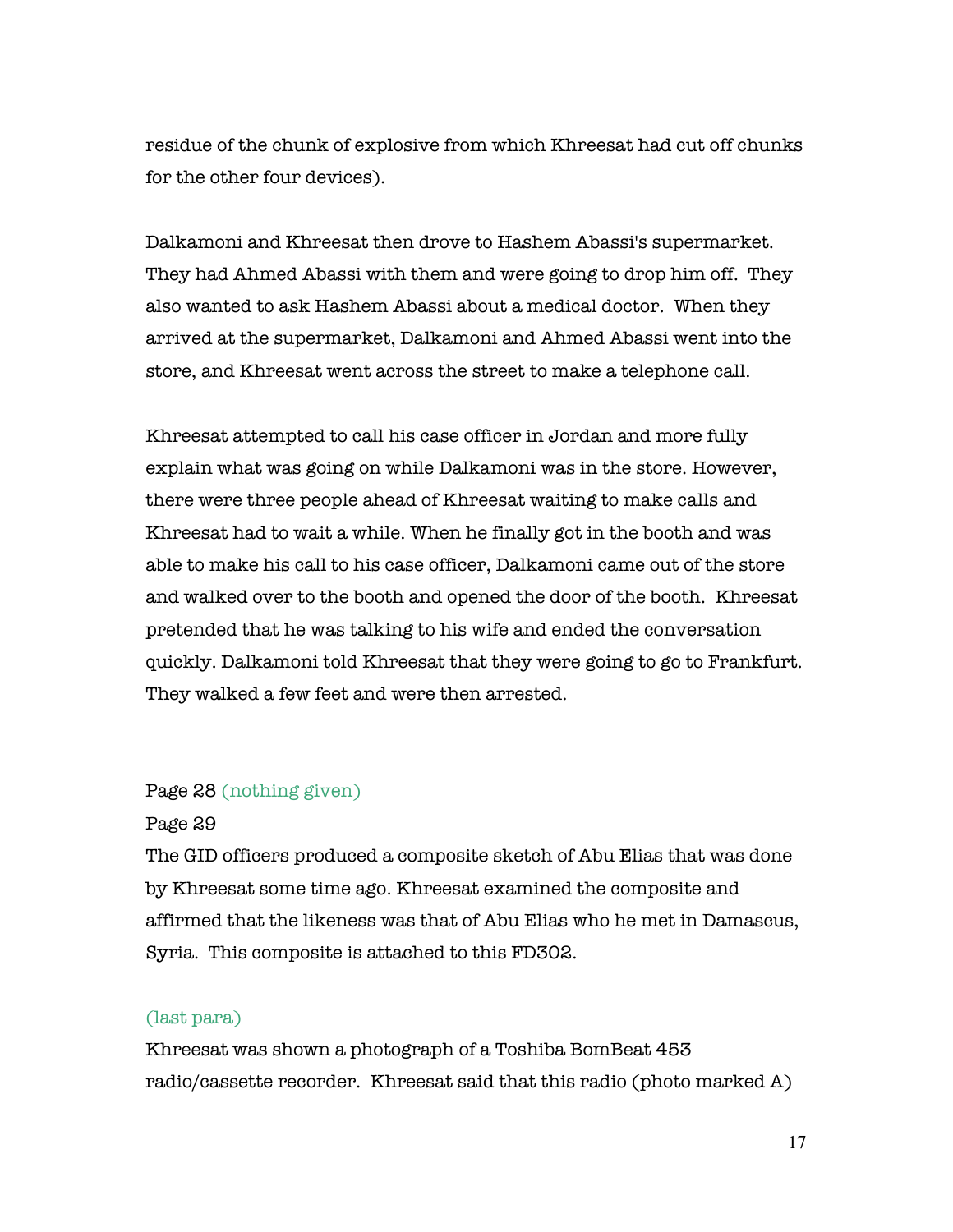was not the one he worked on, as the one he worked on had a plug in the side. The plug was nickel-coloured, and Khreesat installed it in Abassi's residence. The BomBeat 453 was one of the radios that he bought on Smuggler's Street in Damascus, Syria, in 1985. Khreesat advised that in 1985 he first bought one, opened it up, found that it was suitable, and then bought four more.

### Page 30

#### (second para)

Khreesat advised that the photograph marked B is a photo of the Toshiba BomBeat model 453 radio/cassette recorder that he converted into an IED. The explosive was contained in a white packet.

### Page 31 (nothing given)

#### Page 32

#### (second para)

Photo E depicts one of the timers he used. When queried as to how he made his electrical connections, Khreesat advised that all of the circuit board connections were soldered and the wire to wire connections were soldered and then taped. The tape was not meant to hold the wires together, but rather was used to insulate the connection.

#### (next two)

Khreesat does not know what the numbers on the timers indicate. The timers were made by the Fatah group in Damascus. He first saw these timers at the PFLP-GC camp in Syria and four of them were good, so he took them to use. One of the timers was a half-hour timer, one was for three-quarters of an hour, and one was for one hour. Khreesat does not recall what time the fourth timer was set for. None of the timers were for more than one hour. Khreesat advised that the times are not exact and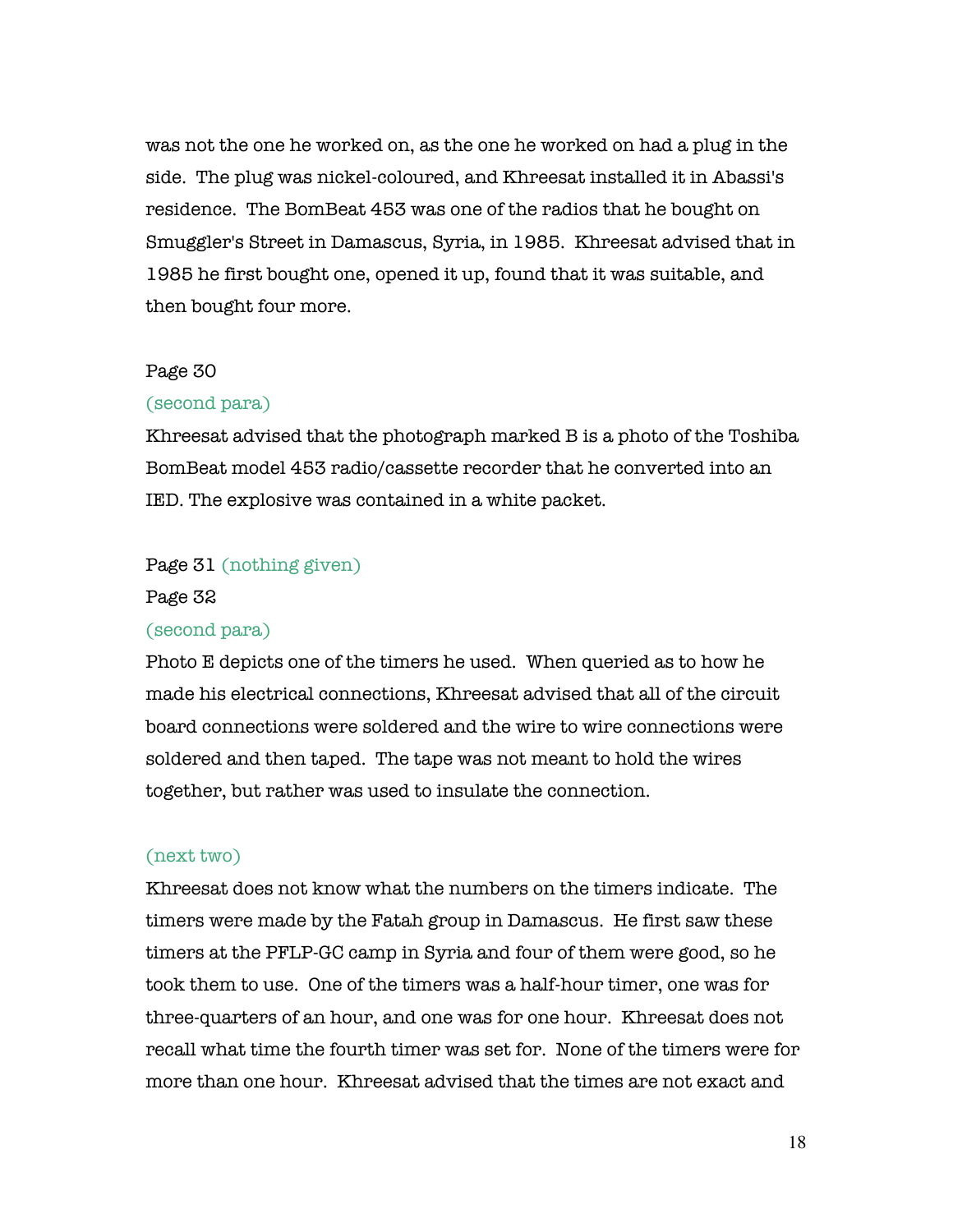the time changes depending upon how long the timers have been tested after last being used. They usually reset to zero after a day. He used to test the timers three times in a row before installing the timer in a device. He found that in each test the time decreased. When this happened, he put the timers aside, and the next day when he tested them, they would run for the same time as when he had first started them.

# (next paragraph)

Of the four timers he used in the IEDs in Germany, he is not sure of the exact times each one was set for, or which device which timer was put into.

These four are the same four that he used in 1985 in Damascus. He does not know how they were smuggled into Germany or by whom. Similarly, the altimeters are the same ones he had in 1985. He does not know how, when, or by whom these altimeters were smuggled into Germany either.

# Page 33

# (last para)

The second IED that Khreesat built was an ultrasound tuner, model ST5000. An ultrasound tuner is depicted in photographs K1 through K11. Photos K1 through K4 are external photos, and photos K5 through K8 are internal photographs of the tuner and depict the boxes Khreesat added. Khreesat advised that this tuner did not have an external arming pin.

# Page 34

# (bottom)

The third device was another tuner, model GPM 8000T. Khreesat identified photos L1 through L5 as external photos of the tuner, and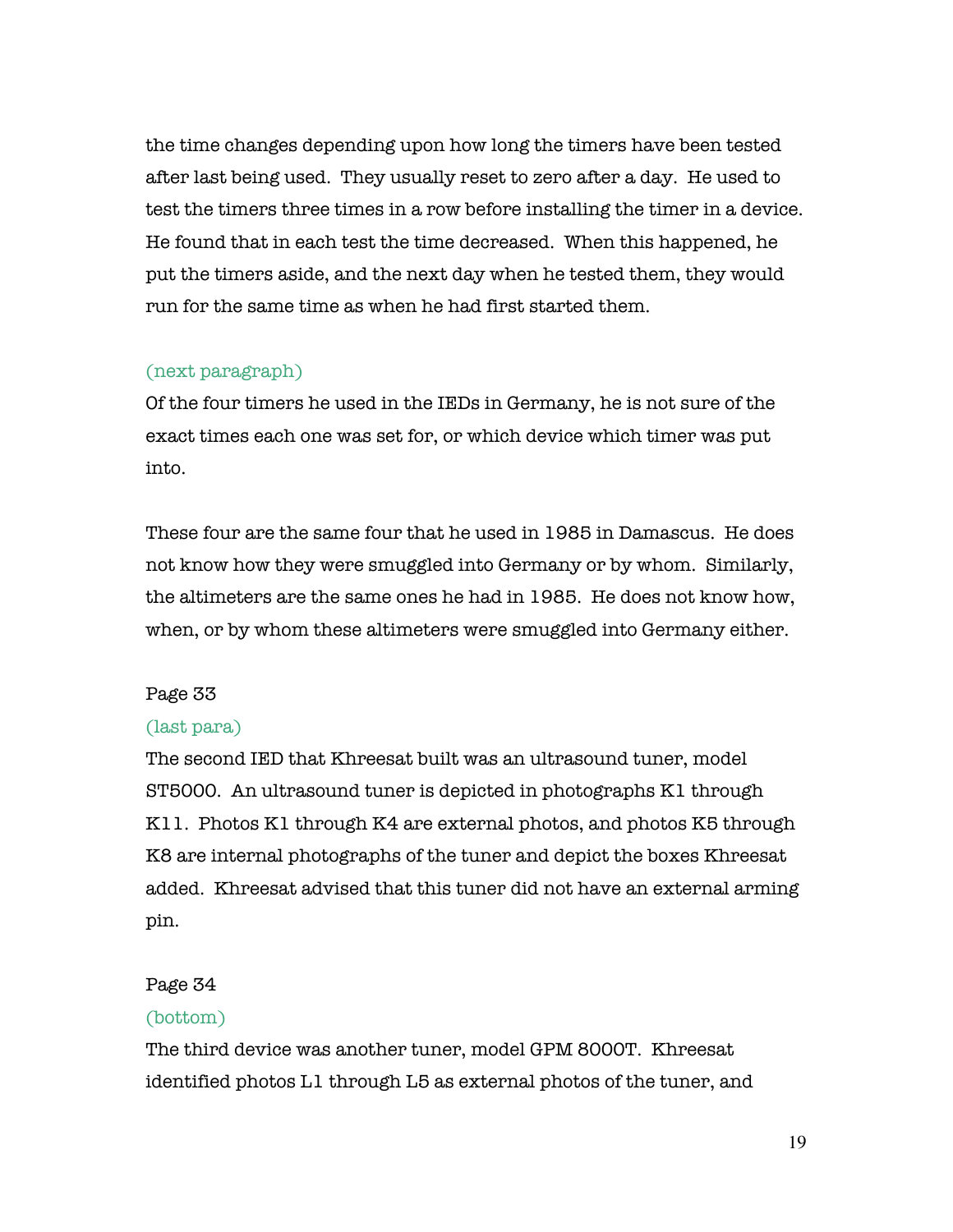photos L7 through L9 as internal photos of the tuner. L6 is a schematic diagram that Khreesat said accurately depicts the circuit in the device. This tuner did not have an arming device. The altimeter and timer were in the same box, which was a large box. He does not remember the exact locations of the altimeter and the timer within the plastic box. The explosive and battery were in the same box. Khreesat also stated that this tuner worked.

### (next paragraph)

The fourth device was a Sanyo monitor.Khreesat identified photos M1 through M7 as componentsof this monitor. M1 is the explosive that was in the monitor. Again, it was wrapped in aluminium foil, tape, and covered with glue.

### Page 35

### (In the middle of the page)

 The IEDs were not booby-trapped. He did not booby-trap the devices, because this would have prevented him from altering, testing, fixing, or modifying the devices at a later time if he had to.

### (third last paragraph)

Khreesat was queried as to his knowledge of other IED builders in the PFLP-GC. He advised that he does not know of any other bomb builders, but advised there must be some others as the PFLP-GC successfully built and used IEDs against aircraft before. In 1969 the PFLP-GC bombed a Swissair plane. Khreesat advised that he is unaware of the identities of any bomb builders outside of the PFLP-GC. Khreesat never trained anyone, either inside or outside of the PFLP-GC, in how to build IEDs.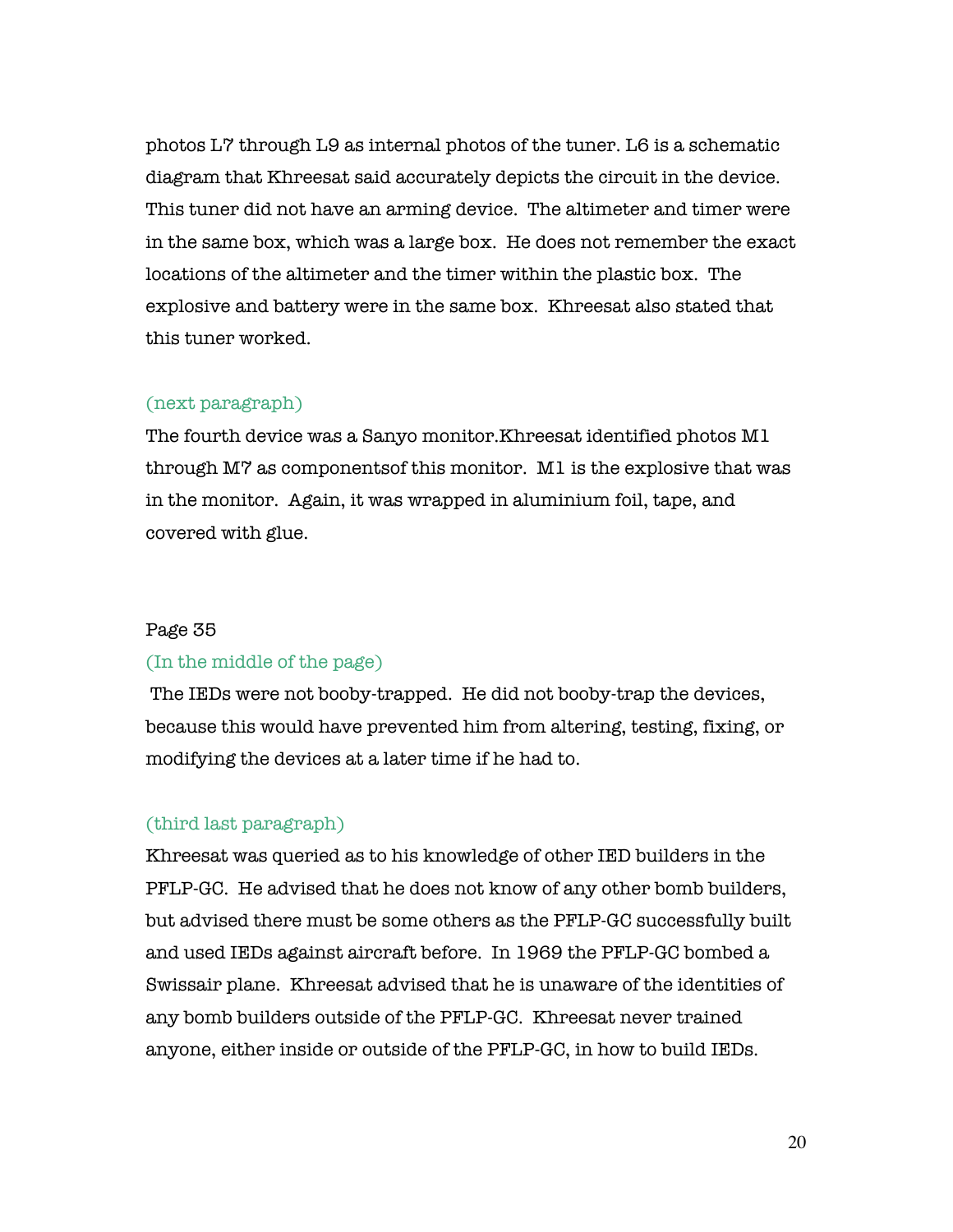# Page 36 (second paragraph)

Photographs marked P and Q are the circuit board that is common to Toshiba radio/cassette recorders models RT-8016, RT-8026, SF-16, and SF-26. Khreesat was shown the photographs, at which time he advised that he has never worked on a circuit board that looks like this.

At this point in the interview, Khreesat was shown a red Toshiba model SF-16 radio/cassette recorder. Khreesat advised that he has never worked on a radio like that, as he only worked on one-speaker radios. (The SF-16 has two speakers). The SF-16 was disassembled, and Khreesat advised that he would not use an SF-16 to build into an IED, as there is not enough empty space inside to put the components in. Khreesat advised that he would not remove any parts to gain more space, as then the radio would not work as it is supposed to. It is very important that the radio operate as it is supposed to, so that the device will not be detected. Security personnel often check to see if electronic devices actually work before they will pass them. Looking at the disassembled radio, Khreesat advised that it could only hold about 100 grammes of plastic explosive, or about the amount that would fit in a cigarette pack.

Khreesat was then asked to further describe the fifth device that he saw in Germany. (The device that was brought to him by Dalkamoni and in which Khreesat connected two wires). Khreesat was shown a photospread of radios (photo marked R) and advised that the fifth device is not depicted in this photospread.

Khreesat said that the Toshiba BomBeat 453 is similar to the fifth device. The main differences were that there were two small switches on top of